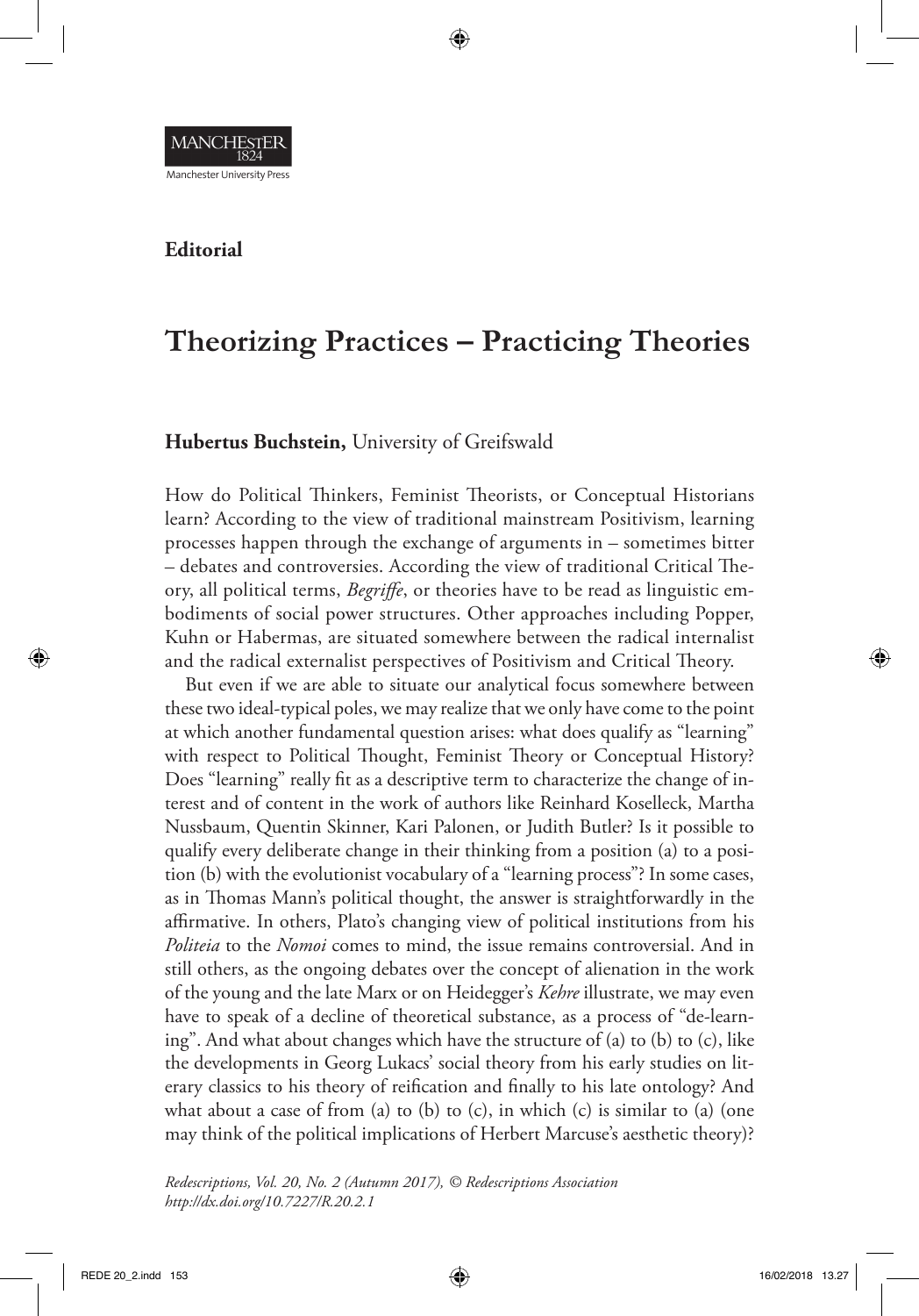In trying to answer these questions we may refer to some kind of external criteria. But here we open a new can of worms since we may not agree about such criteria: are more logical consistency, the innovation of a new vocabulary, the inclusion of a broader range of empirical phenomena, or a closer connection to political practice, to mention just a few possibilities, sufficient external criteria? All our attempts to answer this question only add another layer of debates in the epistemology of the humanities and the social sciences.

But skipping the problem of appropriate external criteria altogether and shifting back to the internal view of authors is no possible way back. In doing so, we are confronted with a diversity of autobiographical reports which may still not clear the matter. Some authors like Augustine in his *Confessions* – or Rousseau reporting his vision before he wrote the *First Discourse* – claim that some external energy, a god or a guardian of dreams, basically forced them to think in new ways. Other authors like Judith Shklar or Isiaah Berlin point their fingers at their own personal experiences in totalitarian dictatorships, whereas authors like John Rawls and Jürgen Habermas insist to have been convinced for making changes in their theories exclusively by the pure force of the better argument from other academics. Some testify in their autobiographical notes that they experienced something like a jump, whereas others describe their learning process as a slow development. Or think about John St. Mill, who in his *Autobiography* presents a mix of all these explanations? To what extent do these different self-descriptions help us to understand what their theories are intended to tell us? And how we properly interpret these kind of self-interpretations?

154 So let us switch the level of abstraction for a moment and turn to ourselves as persons with a strong interest and *engagement* in Political Thought, Conceptual History or Feminist Theory. When we ask ourselves about the reasons for changes in our own political thought we probably come at some point to confess that our own political experiences – be it in one way or the other as political active citizens or merely as persons who follow the daily political horror shows in the news – strongly influence our theoretical orientations. The eminent success of right wing populist parties all over Europe and in the United States, the rise of authoritarian governments in Turkey or Venezuela, and the stabilization of authoritarian regimes in Russia and China has reawakened the interest in the merits of classical liberal political institutions like parliamentary democracy, an independent judiciary, or freedom of the press. At the same time the current political developments have made us much more aware to what extent the particular institutional setting of liberal democracy already has come under attack even in EU member states like Hungary, Poland and probably soon in Austria and Czech Republic too. It will be interesting to see, how proponents of a "left-wing populism" like Chantal Mouffe will react to the current events in the future. Will they experience the current events as just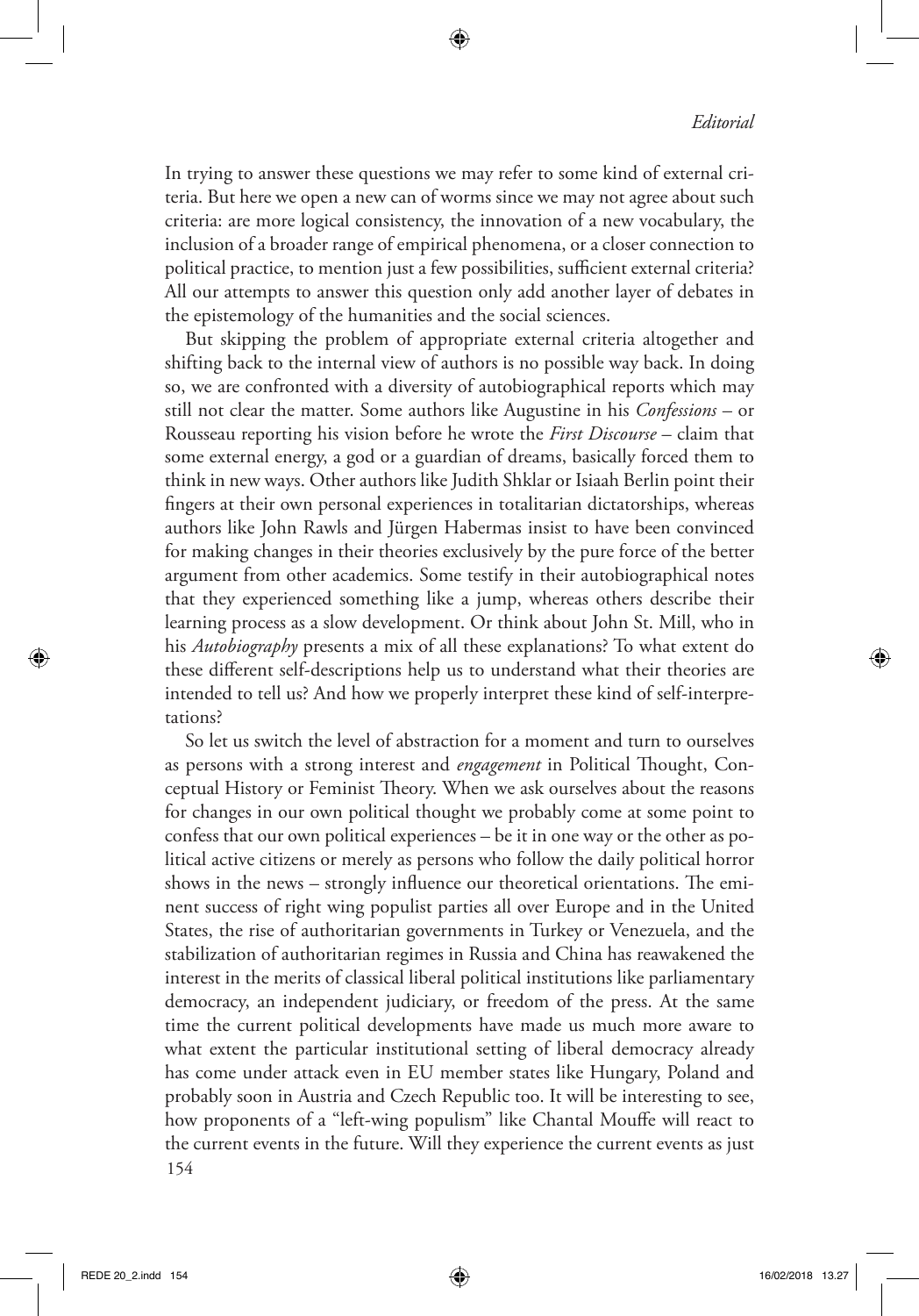another indicator for the necessity of their radical counter-strategy or will they turn to defend liberal democracy as something more than just a battle ground for their neo-socialist (if not to say retro-socialist) project?

The role of experiencing political practice – as a source of experience for theoretical change as well as means for making the arguments – is less in the focus of Political Thought, Feminist Theory or Conceptual History than it deserves. The three main articles in this issue of *Redescriptions* all deal in one way or the other with aspects of this topic; the role of political practice as crucial source for learning in Political Thought constitutes a kind of hidden curriculum for this issue of our journal.

Philipp Erbentraut in his article about "English and French influences on German Party Theory before 1848" discusses the long-standing image of a general anti-party sentiment in 19th century German political thought. Hannah Arendt was among the numerous authors who wrote that political parties were hated in Germany and that even the term "party" had a negative sound in German language throughout the 19th century (see Arendt, 1973: 250–252). According to this view, no political or social grouping wanted to call itself a party because they were perceived as an articulation of special interests against the common good. And unsurprisingly constitutional theorists had also dealt only rudimentarily and with a negative attitude with the phenomenon of the political party. This verdict has become dominant already in the 1920s. Both defenders of the party system like Max Weber and its radical critics like Carl Schmitt shared this historical image (see Anter, 2016; Palonen, 2017). Today, it has become part of the narrative of a German *Sonderweg* expounded by a broad majority of historians and political scientists that this negative view of political parties in the 19th century was one of the main obstacles for political modernization and democratization in Germany and finally contributed to the collapse of the Weimar Republic in 1933. Against this dominant view Erbentraut gives the relevant historical sources of the early phase of party formation in Germany in the years between 1815 and 1848 a new reading. This epoch is called *Vormärz* (pre-March) due to the fact that the revolution of 1848 in Germany broke out in March.

Erbentraut's analysis leads him to a revisionist interpretation of the material. His findings are based on a textual analysis on more than 250 sources written in the *Vormärz* period. According to the sources presented in his article, the influence of French and English constitutional practices had led many political thinkers of the *Vormärz* period to elaborate positive theories of political parties already two decades before the revolution broke out in 1848. These theories were based on a realistic perception of the role of political parties for political decision making in France and Great Britain. They dealt in particular with the necessity of an organized opposition in politics, with the productive function of competition between political parties, and with the benefits of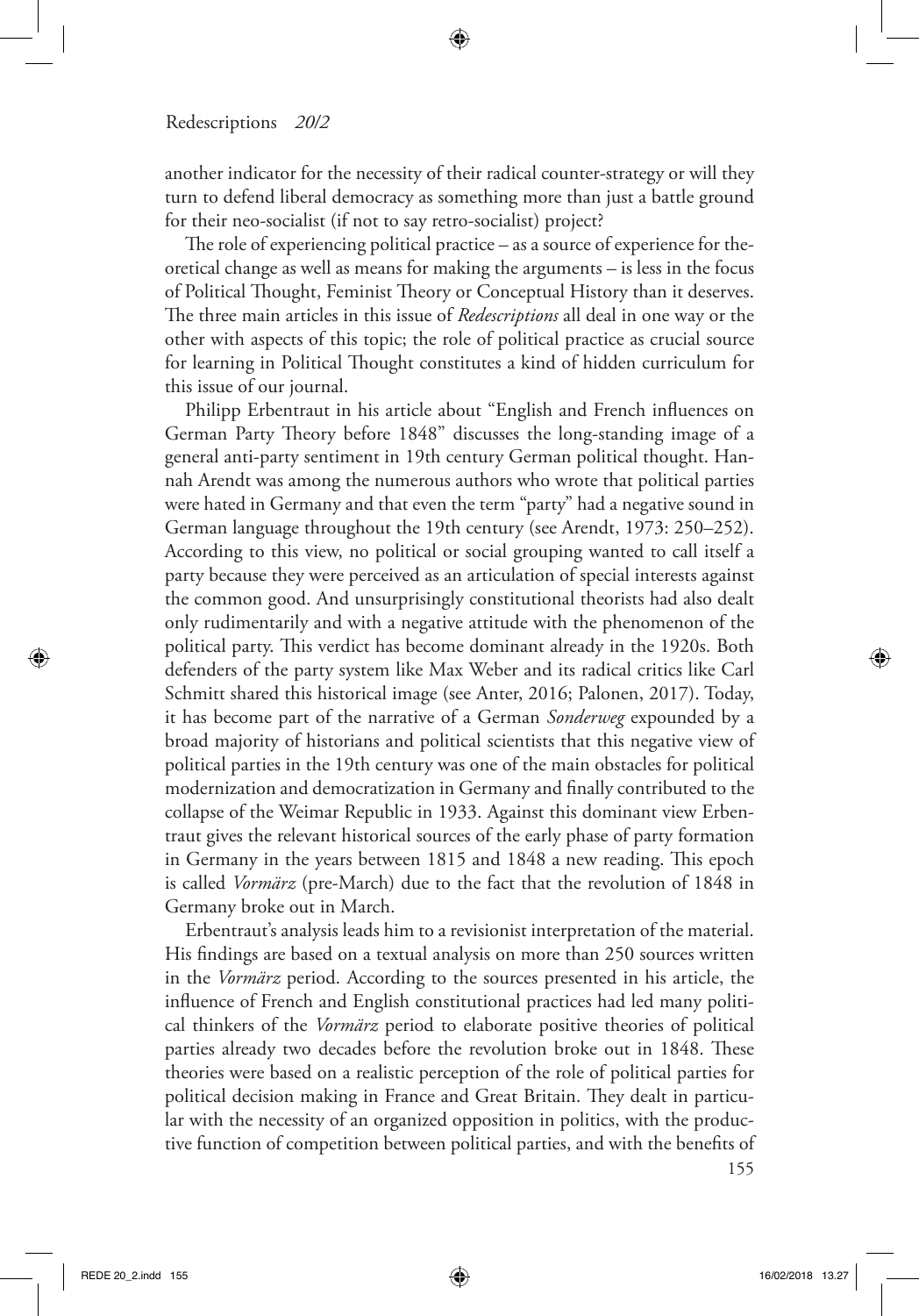party organizations for governments. In all these dimensions of the potential positive and constructive role of political parties, the authors of the *Vormärz*  period based their view on what they understood as experiences form political practice in both Great Britain and France. Thus experiences – in this case: second- or even third-hand experiences – did more for the "learning" process about political parties than pure speculative thought or the reading of classics in Political Thought. Even influential contributions to political parties like Edmund Burke's famous essay of 1770 (see Burke, 1770) are best understood in their concrete experimental context in which they emerged.

In his piece called "Flying Spark of Fire. Thinking (and) Action in Hannah Arendt" Eno Trimçev focuses on the space between the ontological and historical dimensions of Arendt's political thought. Both dimensions have led to different conceptions of action. The ontological dimension emphasizes the miracle of new beginnings whereas the historical emphasizes the mode of associative acting in concert. According to Trimçev, these two concepts of action form two poles in the rich literature on Arendt to which existentialist and hemerneutic readings of her work correspond. Trimçev argues that the tensions between existentialist and hermeneutic readings can be negotiated by rethinking Arendt's divide between action and thinking. The author interprets both thinking and action as human experiences in and of the world which are kept in a mutually complimentary relationship. "Experience" becomes crucial for Trimçev's reading of Arendt: against her intentions (but within her thought) he gives up her clear divide between action and thinking by understanding both modes as instances of human experience. In her essay "Philosophy and Politics", published posthumously in 1990, Arendt uses the metaphor of "the flying spark of fire between two flintstones" (Arendt, 1990: 101) in order to illustrate the non-appearing measures that emerge in thinking and that makes one's solitary thinking intelligible to others. That this aspect of thinking is also shared by action can be shown by the interplay between the *Zweck, Ziel, Sinn*  and *Prinzip* of action in the late fragmentary text "Introduction into Politics". The "flying spark of fire" to which thinking tends, is immanent to very moment in the world which Arendt described as politics.

Trimçev's suggestion for Arendtians to find a way out of this dilemma is to move further with Arendt's basic intuitions and to recover a language of experience whose terms gain meaning only in relation to one another. The deep divide between action and thinking misses a crucial element of action's contextuality towards the world through actions non appearing measures Thus Trimçev's attempt to go beyond her explicit intention to keep thinking apart from action in order to shield the former from the demands of the latter puts both experience and politics – certain forms of practice – into the center of the attempt to overcome the interpretive divide of the existentialist and hemerneutic readings of Hannah Arendt's work.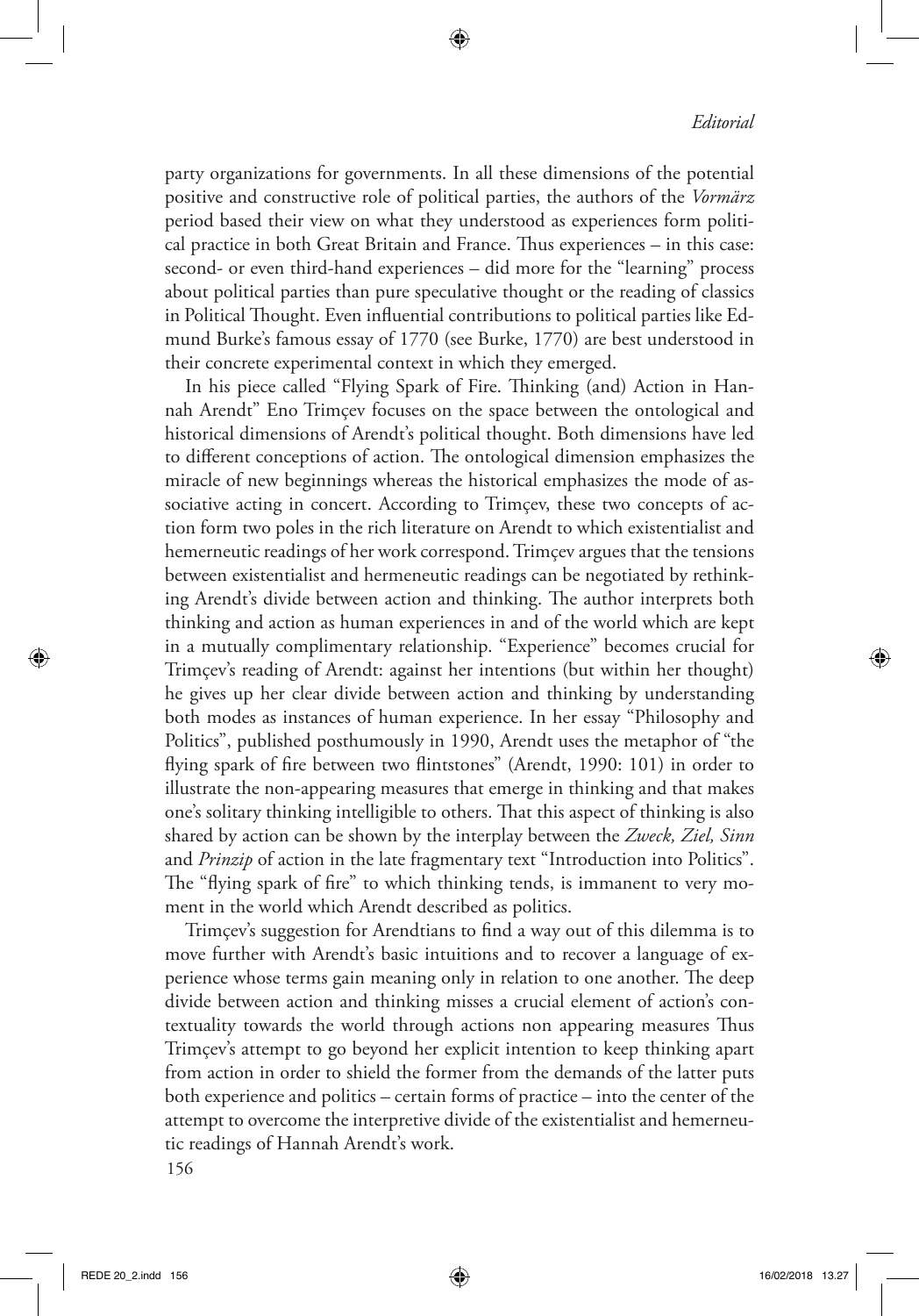The role of experience and practice is emphasized in a different way by Rob Goodman in his piece "The Advisor: Counsel, Concealment, and Machiavelli's Voice". Already Max Weber noticed that professional political advisors emerged in different places of Europe the 15th and 16th century as a distinct social class (see Weber, 1919). Until today, Niccolò Machiavelli is seen as a role-model for political advisers. Michael Oakeshott once noticed that the inexperience of new princes created the demand for advising literature like *The Prince* and coined Machiavelli as the theorist of the new prince and the new republic (see Oakeshott, 1962: 247). According to Goodman, Machiavelli must also be seen as the theorist of the advisory institutions that grew alongside them. Goodman takes a close look to the attention that Machiavelli paid in his writings to advisory language and practice. According to him, they should not be treated as a mere by-product of Machiavelli's professional career but as a crucial element of his political theory of advice giving. Thus we are invited to follow Goodman in his close look at the practice of advising by Machiavelli in his books *The Prince* and the *Discourses on Livy*. He calls our attention in particular to the ways in which these two works by Machiavelli can be read not only as attempts to shape a model of princely behavior, but even more as demonstrations of a model of advisory behavior.

Thus Machiavelli's writings appear to be not simply collections of advices, but as certain performances of advice-giving. The central feature of this behavior is concealment and indirection in argument. In political practice, any advice-giving happens in a rhetorical situation and the influence of the advisor is limited to the rhetorical situation itself. Once the audience of a presentation of a political advice is accustomed to its practice and rhetorical elements, it puts every performance of advice-giving under suspicion. An audience which is used to look *at* advice performance easily learns to look *through* it with a skeptical eye to the ways the advice is presented and with a resistance to persuasion. Thus, learning to deal with advice by the audience forces advice-givers who want to stay in an influential position to come up with all sorts of rhetorical techniques of concealment and strategies of framing. Examples are a mask of dispassion, a scientistic way of describing the political world, a dilemmatic habit of speech, or arguments by implication. In doing so, Machiavelli positions the counselor as an entirely subsidiary actor, as an instrument in the hands of the prince – a political actor who gains his influence by ways of pretending to have no influence and decisive power.

The book review essays in this issue also deal with practical experiences and their impact on Political Thought. Arda Güçler in her review of Lasse Thomassen's book about British Muliticulturalism emphasizes the importance to discuss empirical cases and practical examples in order to develop an appropriate normative concept of recognition and political representation in modern multicultural societies. Rosario López, who demonstrates in her book the multiple